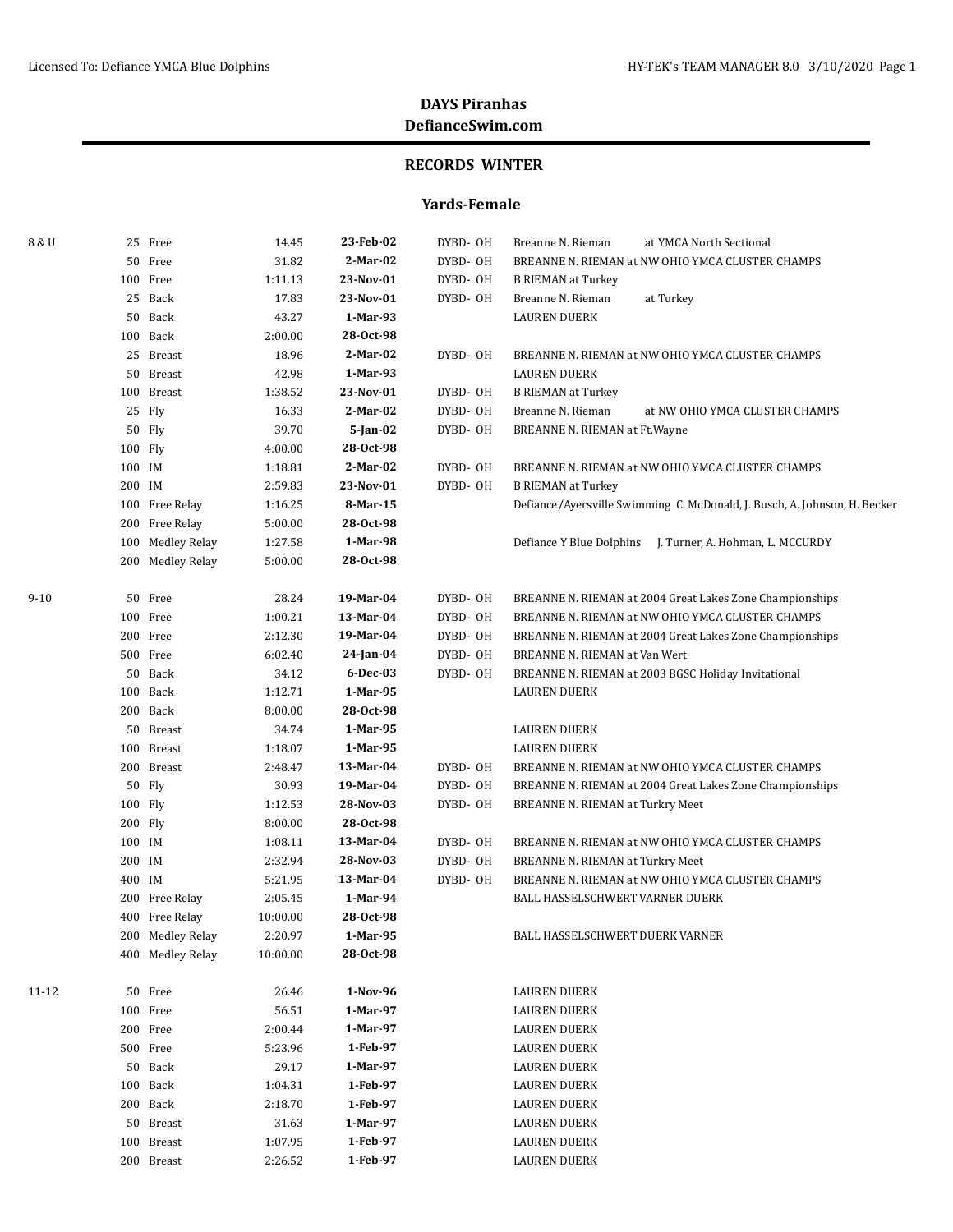| 11-12  |           | 50 Fly           | 28.56    | 1-Mar-97   |             | <b>KYLE SMITLEY</b>                                      |
|--------|-----------|------------------|----------|------------|-------------|----------------------------------------------------------|
|        | 100 Fly   |                  | 1:06.24  | 1-Feb-97   |             | <b>LAUREN DUERK</b>                                      |
|        | 200 Fly   |                  | 2:29.55  | 1-Nov-96   |             | <b>LAUREN DUERK</b>                                      |
|        | 100 IM    |                  | 1:02.49  | 1-Mar-97   |             | <b>LAUREN DUERK</b>                                      |
|        | 200 IM    |                  | 2:12.84  | 1-Feb-97   |             | <b>LAUREN DUERK</b>                                      |
|        | 400 IM    |                  | 4:42.07  | 1-Feb-97   |             | <b>LAUREN DUERK</b>                                      |
|        |           | 200 Free Relay   | 1:48.25  | 1-Mar-96   |             | HASSELSCHWERT VARNER J.BALL L.DUERK                      |
|        |           | 400 Free Relay   | 4:08.21  | 1-Dec-95   |             | HASSELSCHWERT DUERK VARNER J.BALL                        |
|        |           | 200 Medley Relay | 2:01.57  | 1-Mar-96   |             | J.BALL E.VARNER L.DUERK HASSELSCHWERT                    |
|        |           | 400 Medley Relay | 10:00.00 | 28-Oct-98  |             |                                                          |
| 13-14  |           | 50 Free          | 25.07    | 19-Mar-99  | DYBD- OH    | LAUREN D DUERK at 99 Great Lakes Zone YMCA               |
|        |           | 100 Free         | 53.06    | 4-Mar-99   | DYBD- OH    | LAUREN D DUERK at OHIO SR MEET 1999                      |
|        |           | 200 Free         | 1:55.33  | 1-Mar-98   |             | LAUREN DUERK                                             |
|        |           | 500 Free         | 5:00.66  | 4-Mar-99   | DYBD- OH    | LAUREN D DUERK at OHIO SR MEET 1999                      |
|        | 1000 Free |                  | 10:37.23 | 21-Nov-98  | DYBD- OH    | LAUREN D DUERK at Mark J. Braun                          |
|        | 1650 Free |                  | 17:54.06 | 1-Feb-98   |             | LAUREN DUERK                                             |
|        |           | 50 Back          | 29.17    | 1-Mar-97   |             | <b>LAUREN DUERK</b>                                      |
|        |           | 100 Back         | 1:00.68  | 27-Nov-98  | DYBD- OH    | LAUREN D DUERK at GTAC Turkey Meet                       |
|        |           | 200 Back         | 2:09.12  | 1-Mar-98   |             | LAUREN DUERK                                             |
|        |           | 50 Breast        | 31.19    | 1-Nov-97   |             | <b>LAUREN DUERK</b>                                      |
|        |           | 100 Breast       | 1:04.73  | 1-Mar-98   |             | LAUREN DUERK                                             |
|        |           | 200 Breast       | 2:17.37  | 4-Dec-98   |             | <b>LAUREN DUERK</b>                                      |
|        |           | 50 Fly           | 27.36    | 19-Mar-99  | DYBD- OH    | LAUREN D DUERK at 99 Great Lakes Zone YMCA               |
|        | 100 Fly   |                  | 1:01.45  | 13-Mar-04  | DYBD- OH    | Ali Hohman at NW OHIO YMCA CLUSTER CHAMPS                |
|        | 200 Fly   |                  | 2:14.27  | 26-Nov-99  |             | <b>LAUREN DUERK</b>                                      |
|        | 100 IM    |                  | 1:02.49  | 1-Mar-97   |             | <b>LAUREN DUERK</b>                                      |
|        | 200 IM    |                  | 2:05.99  | 6-Apr-99   | DYBD- OH    | LAUREN D DUERK at YMCA SC Championship 1999              |
|        | 400 IM    |                  | 4:24.46  | 1-Apr-98   |             | <b>LAUREN DUERK</b>                                      |
|        |           | 200 Free Relay   | 1:48.33  | $1-0ct-97$ |             | J.BALL HASSELSCHWERT E.VARNER L.DUERK                    |
|        |           | 400 Free Relay   | 4:16.06  | 1-Nov-96   |             | VARNER PESSEFALL BALL HASSELSCHWERT                      |
|        |           | 800 Free Relay   | 10:00.00 | 28-0ct-98  |             |                                                          |
|        |           | 200 Medley Relay | 1:59.59  | 1-Feb-97   |             | HASSELSCHWERT VARNER St.CURTZWILER J.BALL                |
|        |           | 400 Medley Relay | 4:36.02  | 1-Dec-96   |             | St.CURTZWILER BALL HASSELSCHWERT VARNER                  |
| 15 & O |           | 50 Free          | 25.30    | 11-Dec-99  | <b>DYBD</b> | LAUREN D DUERK at BG HOLIDAY INVITE                      |
|        |           | 100 Free         | 53.48    | $2-Mar-00$ | <b>DYBD</b> | LAUREN D DUERK at 2000 Ohio Senior A Championshi         |
|        |           | 200 Free         | 1:54.99  | 11-Dec-99  | <b>DYBD</b> | LAUREN D DUERK at BG HOLIDAY INVITE                      |
|        |           | 500 Free         | 5:01.39  | $2-Mar-00$ | <b>DYBD</b> | LAUREN D DUERK at 2000 Ohio Senior A Championshi         |
|        | 1000 Free |                  | 10:21.29 | 19-Nov-99  |             | <b>LAUREN DUERK</b>                                      |
|        | 1650 Free |                  | 18:00.48 | 6-Nov-99   | <b>DYBD</b> | LAUREN D DUERK at LIMA SPRINT MEET                       |
|        |           | 50 Back          | 29.42    | 20-Mar-09  | DAYS- OH    | Breanne N. Rieman at 2009 Great Lakes Zone Championships |
|        |           | 100 Back         | 59.81    | 11-Dec-99  | <b>DYBD</b> | LAUREN D DUERK at BG HOLIDAY INVITE                      |
|        |           | 200 Back         | 2:10.08  | 26-Nov-99  | <b>DYBD</b> | LAUREN D DUERK at GTAC TURKEY MEET                       |
|        |           | 50 Breast        | 31.24    | 19-Mar-99  | DYBD-OH     | MEGAN J HASSELSCHWERT at 99 Great Lakes Zone YMCA        |
|        |           | 100 Breast       | 1:04.37  | $2-Mar-00$ | <b>DYBD</b> | LAUREN D DUERK at 2000 Ohio Senior A Championshi         |
|        |           | 200 Breast       | 2:17.70  | $2-Mar-00$ | <b>DYBD</b> | LAUREN D DUERK at 2000 Ohio Senior A Championshi         |
|        |           | 50 Fly           | 27.34    | 1-Mar-97   |             | RITA JOHNSON                                             |
|        | 100 Fly   |                  | 59.72    | 10-Mar-07  | DYBD- OH    | Ali Hohman at NW OHIO YMCA SWIM LEAGUE CHAMPS            |
|        | 200 Fly   |                  | 2:13.28  | $2-Apr-07$ | DYBD- OH    | Ali Hohman at 2007 YMCA Nationals Short Course           |
|        | 100 IM    |                  | 1:00.21  | 19-Nov-99  |             | <b>LAUREN DUERK</b>                                      |
|        | 200 IM    |                  | 2:08.63  | 26-Nov-99  | <b>DYBD</b> | LAUREN D DUERK at GTAC TURKEY MEET                       |
|        |           |                  |          |            |             |                                                          |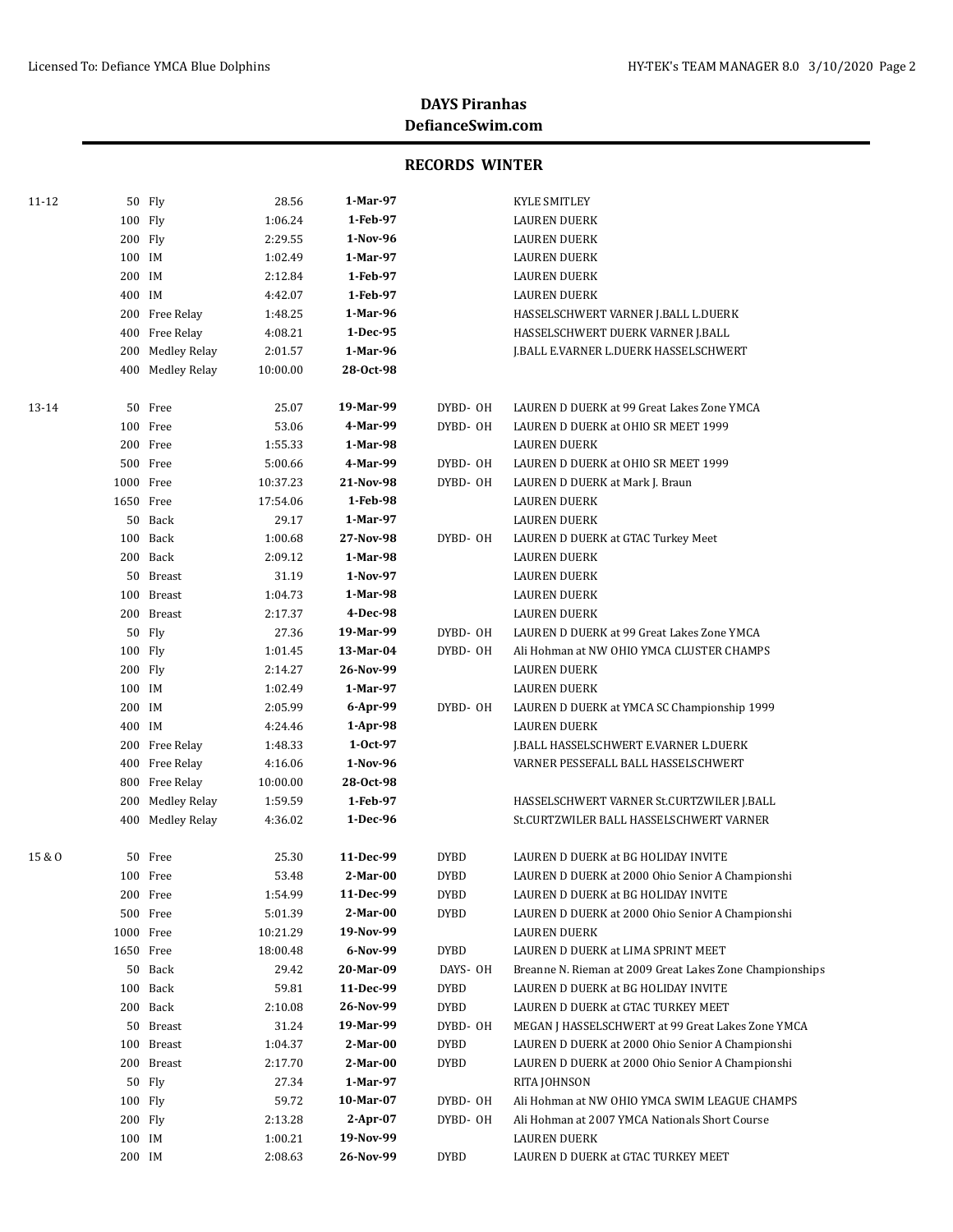| 15 & O | 400 IM           | 4:22.92 | 21-Mar-00   | DYBD-OH  | LAUREN D DUERK at 2000 SPEEDO JUNIORS                                    |
|--------|------------------|---------|-------------|----------|--------------------------------------------------------------------------|
|        | 200 Free Relay   | 1:46.53 | $2-Mar-00$  | DYBD- OH | L. DUERK, J. BALL, M. HASSELSCHWERT SCRIBNER at 2000 OHIO Sr.MEET        |
|        | 400 Free Relay   | 3:51.02 | $10-Mar-07$ | DYBD- OH | C. Young, E. Ashbacher, K. Hall, A. Hohman<br>Defiance Y Blue Dolphins   |
|        | 200 Medley Relay | 1:55.94 | 2-Mar-00    | DYBD-OH  | L. DUERK, J. BALL, M. HASSELSCHWERT L.SCRIBNER at 2000 Ohio Senior A Cha |
|        | 400 Medley Relay | 4:17.87 | $2-Mar-00$  | DYBD- OH | L. DUERK, M. HASSELSCHWERT, J. BALL, L.SCRIBNER at 2000 Ohio Senior A Ch |
|        |                  |         |             |          |                                                                          |
| Open   | 200 Free Relay   | 1:45.23 | 1-Mar-97    |          | K.SMITLEY RI.JOHNSON L.DUERK T.RATH                                      |
|        | 400 Free Relay   | 3:46.10 | $1-Apr-08$  | DAYS- OH | Defiance Area YMCA Swimming C. Young, B. Rieman, B. Schroeder, A. Hohman |
|        | 800 Free Relay   | 8:00.06 | $2-Mar-00$  | DYBD- OH | L. DUERK, M. HASSELSCHWERT, J. BALL, L.SCRIBNER at 2000 Ohio Senior A Ch |
|        | 200 Medley Relay | 1:55.86 | 5-Mar-99    | DYBD- OH | I.BALL HASSELSCHWERT SMITLEY L.DUERK AT OHIO SR.MEET                     |
|        | 400 Medley Relay | 4:13.22 | $2-Apr-07$  | DYBD-0H  | B. Rieman, A. Hohman, C. Young, K. Hall<br>Defiance Y Blue Dolphins      |
|        |                  |         |             |          |                                                                          |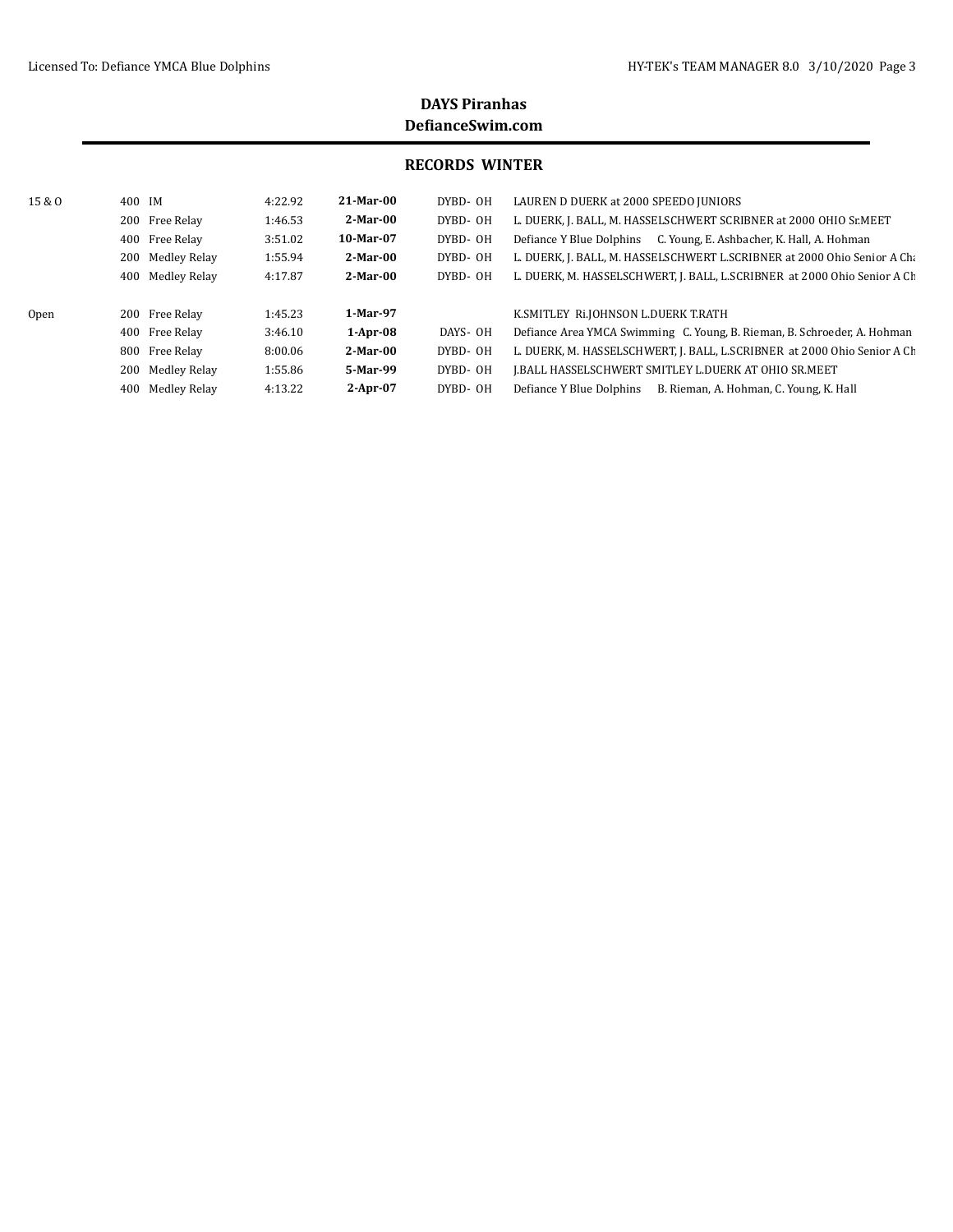### **RECORDS WINTER**

### **Yards-Male**

| 8 & U    |         | 25 Free          | 14.31    | 23-Feb-19   | DAYS- OH    | Finn R. Tingle at Williams County at Defiance 2-23-19                      |
|----------|---------|------------------|----------|-------------|-------------|----------------------------------------------------------------------------|
|          |         | 50 Free          | 32.71    | 2-Mar-19    | DAYS- OH    | Finn R. Tingle at 2019 Northwest Ohio YMCA Championship                    |
|          |         | 100 Free         | 1:25.00  | 14-Jan-17   | DAYS- OH    | Jackson L. Becker at Hardin County at Defiance                             |
|          |         | 200 Free         | 3:01.36  | 1-Dec-18    | <b>DAYS</b> | Trig R. Tingle<br>at Polarpalooza 2018                                     |
|          |         | 25 Back          | 17.70    | 2-Mar-19    | DAYS- OH    | Finn R. Tingle at 2019 Northwest Ohio YMCA Championship                    |
|          |         | 50 Back          | 43.75    | 14-Dec-02   | <b>DYBD</b> | Henry Weisgerber<br>at SW Toledo                                           |
|          |         | 100 Back         | 2:00.00  | 28-Oct-98   |             |                                                                            |
|          |         | 25 Breast        | 19.23    | 2-Mar-19    | DAYS- OH    | Finn R. Tingle at 2019 Northwest Ohio YMCA Championship                    |
|          |         | 50 Breast        | 1:01.31  | $1$ -Jan-97 |             | <b>MATT MEAD</b>                                                           |
|          |         | 100 Breast       | 4:00.00  | 28-0ct-98   |             |                                                                            |
|          |         | 25 Fly           | 16.27    | 16-Feb-19   | DAYS- OH    | Finn R. Tingle at Bucyrus Stars & Stripes Invite                           |
|          |         | 50 Fly           | 4:00.00  | 28-Oct-98   |             |                                                                            |
|          | 100 Fly |                  | 4:00.00  | 28-Oct-98   |             |                                                                            |
|          | 100 IM  |                  | 1:26.66  | 2-Mar-19    | DAYS- OH    | Finn R. Tingle at 2019 Northwest Ohio YMCA Championship                    |
|          | 200 IM  |                  | 8:00.00  | 28-Oct-98   |             |                                                                            |
|          |         | 100 Free Relay   | 1:17.69  | $5$ -Jan-02 | DYBD- OH    | Defiance Y Blue Dolphins<br>L. SANTOS, B. RATH, J. Kahle, S. MURRAY        |
|          |         | 200 Free Relay   | 5:00.00  | 28-Oct-98   |             |                                                                            |
|          |         | 100 Medley Relay | 1:31.17  | 14-Mar-09   | DAYS- OH    | Defiance/Ayersville Swimming I. Kalessis, Q. Kalessis, J. Black, K. Pry    |
|          |         | 200 Medley Relay | 5:00.00  | 28-Oct-98   |             |                                                                            |
| $9 - 10$ |         | 50 Free          | 30.80    | 7-Mar-20    | DAYS- OH    | Finn R. Tingle at 2020 Northwest Ohio YMCA Championship                    |
|          |         | 100 Free         | 1:08.06  | 19-Mar-04   | DYBD-OH     | Justin Kahle at 2004 Great Lakes Zone Championships                        |
|          |         | 200 Free         | 2:28.32  | 4-Mar-17    | DAYS- OH    | Riley M. Tressler at 2017 Northwest Ohio YMCA Championships                |
|          |         | 500 Free         | 7:16.06  | 29-0ct-16   | DAYS- OH    | Riley M. Tressler at Francis Family & Monroe at Defiance                   |
|          |         | 50 Back          | 35.23    | 13-Mar-04   | DYBD-OH     | Justin Kahle at NW OHIO YMCA CLUSTER CHAMPS                                |
|          |         | 100 Back         | 2:00.00  | 28-0ct-98   |             |                                                                            |
|          |         | 200 Back         | 8:00.00  | 28-0ct-98   |             |                                                                            |
|          |         | 50 Breast        | 38.53    | 19-Mar-04   | DYBD- OH    | Justin Kahle at 2004 Great Lakes Zone Championships                        |
|          |         | 100 Breast       | 2:00.00  | 28-Oct-98   |             |                                                                            |
|          |         | 200 Breast       | 3:38.06  | $6-Nov-10$  | DAYS- OH    | Michael Pry at Defiance Fall Sprint Meet                                   |
|          |         | 50 Fly           | 35.00    | 22-Feb-20   | DAYS- OH    | Finn R. Tingle at Findlay & Putnam County at Defiance 2-22-20              |
|          | 100 Fly |                  | 4:00.00  | 28-0ct-98   |             |                                                                            |
|          | 200 Fly |                  | 8:00.00  | 28-0ct-98   |             |                                                                            |
|          | 100 IM  |                  | 1:17.15  | 19-Mar-04   | DYBD-OH     | Justin Kahle at 2004 Great Lakes Zone Championships                        |
|          | 200 IM  |                  | 3:01.84  | 22-Feb-20   | DAYS- OH    | Finn R. Tingle at Findlay & Putnam County at Defiance 2-22-20              |
|          | 400 IM  |                  | 10:00.00 | 28-Oct-98   |             |                                                                            |
|          |         | 200 Free Relay   | 2:06.86  | 7-Mar-20    | DAYS- OH    | DAYS Piranhas Swim Team<br>T. Tingle, L. Zimmerman, D. Tressler, F. Tingle |
|          |         | 400 Free Relay   | 10:00.00 | 28-Oct-98   |             |                                                                            |
|          |         | 200 Medley Relay | 2:34.35  | 1-Mar-94    |             | WAREHAM R.ECKERT CASSIDY WEAVER                                            |
|          | 400     | Medley Relay     | 10:00.00 | 28-Oct-98   |             |                                                                            |
| 11-12    |         | 50 Free          | 26.88    | 27-Feb-99   | DYBD-OH     | SIMON KERN at CLUSTER CHAMPS                                               |
|          |         | 100 Free         | 1:00.47  | 2-Mar-19    | DAYS- OH    | Riley M. Tressler at 2019 Northwest Ohio YMCA Championship                 |
|          |         | 200 Free         | 2:13.15  | 2-Mar-19    | DAYS- OH    | Riley M. Tressler at 2019 Northwest Ohio YMCA Championship                 |
|          |         | 500 Free         | 5:59.82  | 23-Feb-07   | DYBD- OH    | Curtis L. Richards at OSI SC NW Regionals                                  |
|          |         | 50 Back          | 32.22    | 24-Feb-06   | DYBD-OH     | Justin B. Kahle at Ohio Swimming NW Regional Championship                  |
|          |         | 100 Back         | 1:10.75  | 23-Feb-07   | DYBD- OH    | Curtis L. Richards at OSI SC NW Regionals                                  |
|          |         | 200 Back         | 5:00.00  | 28-Oct-98   |             |                                                                            |
|          |         | 50 Breast        | 34.33    | 12-Mar-06   | DYBD-OH     | Justin B. Kahle at NW OHIO YMCA SWIM LEAGUE CHAMPS                         |
|          |         | 100 Breast       | 1:16.80  | 12-Mar-06   | DYBD- OH    | Justin B. Kahle at NW OHIO YMCA SWIM LEAGUE CHAMPS                         |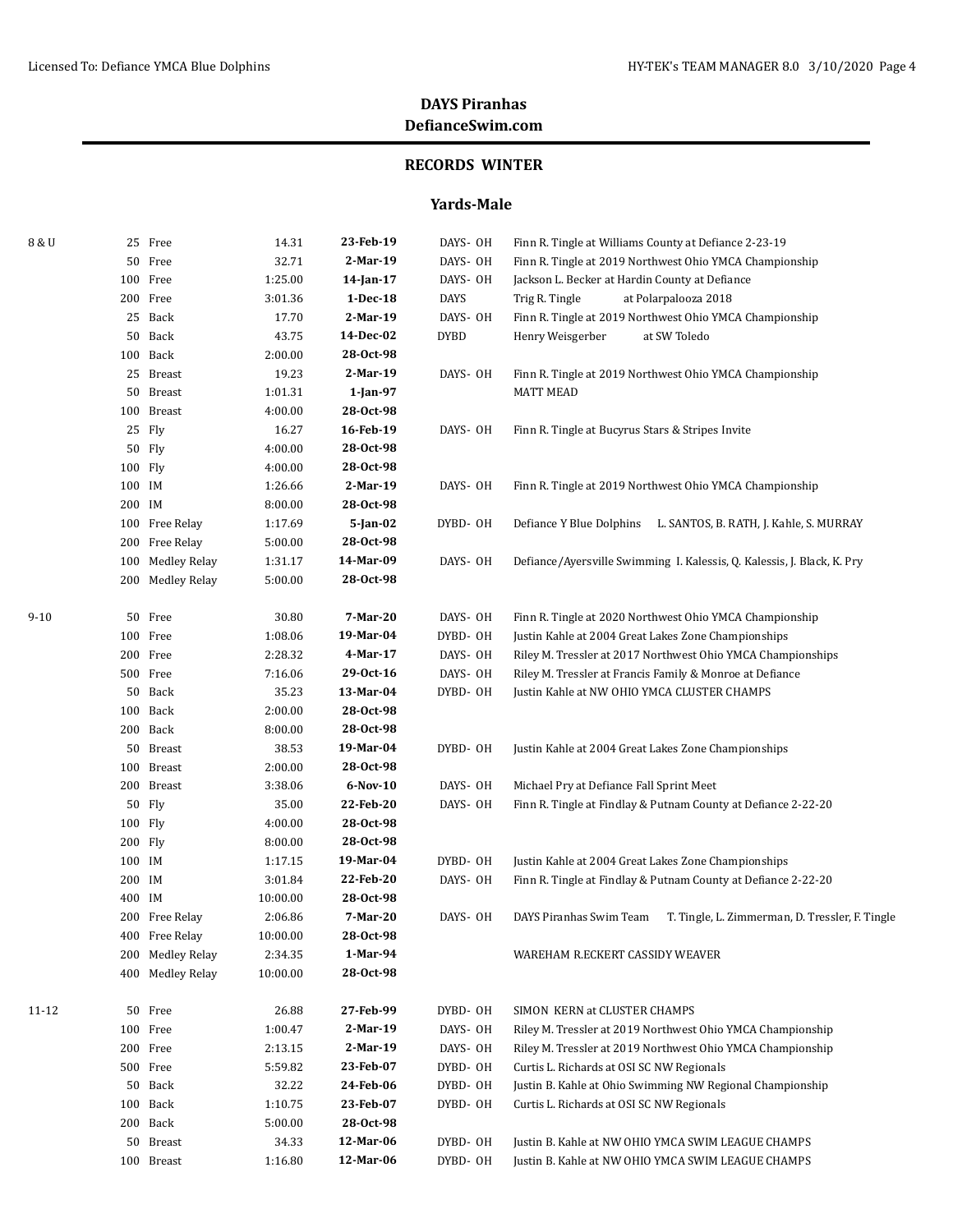| 11-12  |            | 200 Breast                   | 3:51.49             | 6-Nov-10              | DAYS- OH | Alex Jones at Defiance Fall Sprint Meet                                    |
|--------|------------|------------------------------|---------------------|-----------------------|----------|----------------------------------------------------------------------------|
|        |            | 50 Flv                       | 29.62               | 2-Mar-19              | DAYS- OH | Riley M. Tressler at 2019 Northwest Ohio YMCA Championship                 |
|        | 100 Fly    |                              | 1:22.39             | 3-Feb-07              | DYBD- OH | Curtis L. Richards at 27th Napoleon Valentine Invitational                 |
|        | 200 Fly    |                              | 8:00.00             | 28-0ct-98             |          |                                                                            |
|        | 100 IM     |                              | 1:07.69             | 2-Mar-19              | DAYS- OH | Riley M. Tressler at 2019 Northwest Ohio YMCA Championship                 |
|        | 200 IM     |                              | 2:33.59             | 24-Feb-06             | DYBD-OH  | Justin B. Kahle at Ohio Swimming NW Regional Championship                  |
|        | 400 IM     |                              | 10:00.00            | 28-Oct-98             |          |                                                                            |
|        |            | 200 Free Relay               | 2:05.06             | 1-Mar-98              |          | A.DOYLE C.MEAD S.KERN S.MURRAY                                             |
|        | 400        | Free Relay                   | 10:00.00            | 28-Oct-98             |          |                                                                            |
|        | 200        | <b>Medley Relay</b>          | 2:24.83             | 1-Mar-98              |          | A.DOYLE S.MURRAY S.KERN C.MEAD                                             |
|        | 400        | <b>Medley Relay</b>          | 10:00.00            | 28-Oct-98             |          |                                                                            |
| 13-14  |            | 50 Free                      | 23.80               | $1-Apr-94$            |          | <b>JASON ECKERT</b>                                                        |
|        |            | 100 Free                     | 51.96               | 1-Mar-94              |          | <b>JASON ECKERT</b>                                                        |
|        |            | 200 Free                     | 1:56.38             | 20-Mar-09             | DAYS- OH | Curtis L. Richards at 2009 Great Lakes Zone Championships                  |
|        |            | 500 Free                     | 5:11.08             | 20-Mar-09             | DAYS- OH | Curtis L. Richards at 2009 Great Lakes Zone Championships                  |
|        |            | 1650 Free                    | 21:46.16            | 22-Feb-20             | DAYS- OH | Riley M. Tressler at Findlay & Putnam County at Defiance 2-22-20           |
|        |            | 50 Back                      | 31.66               | 1-Feb-96              |          | <b>JUSTIN FOGLE</b>                                                        |
|        |            | 100 Back                     | 1:07.62             | 10-Mar-07             | DYBD-OH  | Justin B. Kahle at NW OHIO YMCA SWIM LEAGUE CHAMPS                         |
|        |            | 200 Back                     | 2:28.39             | 5-Jan-08              | DAYS- OH | Curtis L. Richards at 2008 Northwest Ohio Winter Invitational              |
|        |            | 50 Breast                    | 32.62               | 16-Mar-07             | DYBD- OH | Justin B. Kahle at 2007 Great Lakes Zone Championships                     |
|        |            | 100 Breast                   | 1:08.93             | 5-Jan-08              | DAYS- OH | Justin B. Kahle at 2008 Northwest Ohio Winter Invitational                 |
|        |            | 200 Breast                   | 2:38.08             | 23-Nov-07             | DAYS- OH | Justin B. Kahle at 35th Annual GTAC Turkey Meet 2007                       |
|        |            | 50 Fly                       | 30.21               | 10-Mar-12             | DAYS- OH | Hunter Rittenhouse Starbuck at 2012 NW Ohio YMCA Swim League Champs        |
|        | 100 Fly    |                              | 1:03.82             | 1-Mar-94              |          | JASON ECKERT                                                               |
|        | 200 Fly    |                              | 4:00.00             | 28-Oct-98             |          |                                                                            |
|        | 100 IM     |                              | 1:15.91             | $2-Nov-13$            | DAYS- OH | Alex Jones at Toledo Fall Sprint Meet                                      |
|        | 200 IM     |                              | 2:21.86             | 1-Feb-94              |          | <b>JASON ECKERT</b>                                                        |
|        | 400 IM     |                              | 5:17.21             | 2-Feb-08              | DAYS- OH | Justin B. Kahle at 28th Napoleon Valentine Invitational                    |
|        |            | 200 Free Relay<br>Free Relay | 1:54.81<br>10:00.00 | 4-Mar-17<br>28-Oct-98 | DAYS- OH | DAYS Piranhas Swim Team<br>I. Niese, M. Nolan, D. Martinez Jr., D. Hoeffel |
|        | 400<br>800 | Free Relay                   | 10:00.00            | 28-Oct-98             |          |                                                                            |
|        | 200        | <b>Medley Relay</b>          | 2:09.91             | 10-Nov-07             | DAYS- OH | Defiance Area YMCA Swimming N. Rath, J. Kahle, J. Young, C. Richards       |
|        | 400        | <b>Medley Relay</b>          | 10:00.00            | 28-Oct-98             |          |                                                                            |
| 15 & O | 50         | Free                         | 22.68               | 1-Mar-97              |          | <b>JASON ECKERT</b>                                                        |
|        |            | 100 Free                     | 49.45               | 1-Mar-96              |          | <b>JASON ECKERT</b>                                                        |
|        |            | 200 Free                     | 1:48.24             | 4-Mar-17              | DAYS- OH | Hunter F. Rittenhouse Starbuck at 2017 Northwest Ohio YMCA Championships   |
|        |            | 500 Free                     | 4:55.75             | 18-Mar-11             | DAYS- OH | Curtis L. Richards at 2011 Great Lakes Zone Championships                  |
|        |            | 1000 Free                    | 10:17.61            | 16-Mar-12             | DAYS- OH | Ben Rath at 2012 Great Lakes Zone Championship                             |
|        |            | 1650 Free                    | 35:00.00            | 28-Oct-98             |          |                                                                            |
|        | 50         | Back                         | 26.81               | 1-Mar-97              |          | <b>BRIAN HENCH</b>                                                         |
|        | 100        | Back                         | 58.41               | 1-Feb-97              |          | <b>BRIAN HENCH</b>                                                         |
|        |            | 200 Back                     | 2:13.34             | 9-Mar-13              | DAYS- OH | Samuele Gioffreda at 2013 Northwest Ohio YMCA Championships                |
|        | 50         | Breast                       | 30.56               | 18-Mar-11             | DAYS- OH | Justin B. Kahle at 2011 Great Lakes Zone Championships                     |
|        | 100        | Breast                       | 1:04.35             | 2-Mar-19              | DAYS- OH | Kaleb W. Pry at 2019 Northwest Ohio YMCA Championship                      |
|        |            | 200 Breast                   | 2:20.73             | 1-Feb-96              |          | <b>JONATHAN AYERS</b>                                                      |
|        |            | 50 Fly                       | 25.09               | 5-Nov-16              | DAYS- OH | Hunter F. Rittenhouse Starbuck at 13 And Over Fall Sprint Meet             |
|        | 100 Fly    |                              | 52.63               | 17-Mar-17             | DAYS- OH | Hunter F. Rittenhouse Starbuck at 2017 Great Lakes YMCA Zone Championship  |
|        | 200 Fly    |                              | 1:54.90             | 17-Mar-17             | DAYS- OH | Hunter F. Rittenhouse Starbuck at 2017 Great Lakes YMCA Zone Championship  |
|        | 100 IM     |                              | 1:05.64             | 3-Nov-18              | DAYS- OH | Kaleb W. Pry at Fall Sprint Meet                                           |
|        | 200 IM     |                              | 2:03.22             | 19-Feb-16             | SHFA     | Hunter F. Rittenhouse Starbuck at NW Ohio District Swimming and Diving D2  |